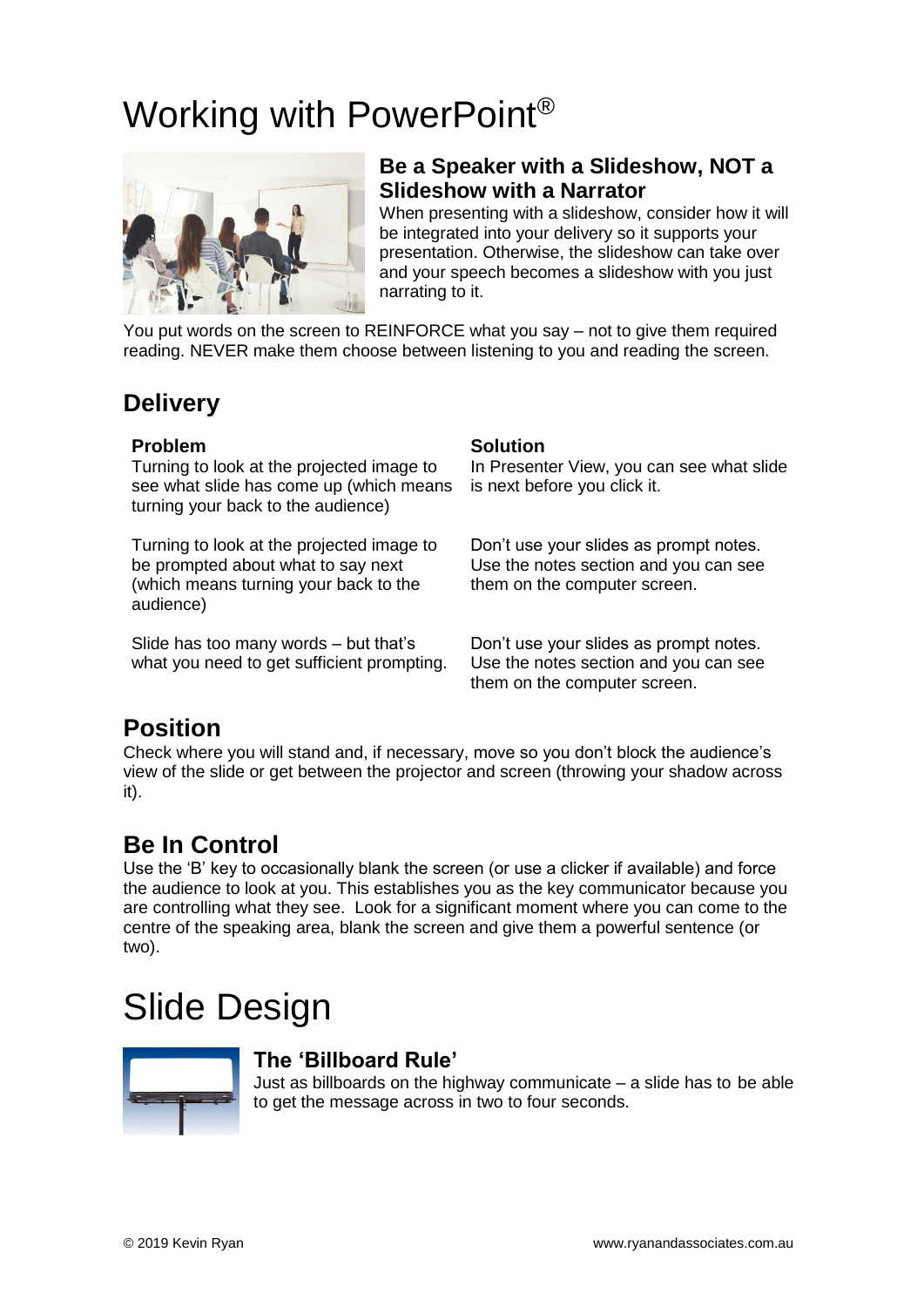# **High Contrast**

Remember that it will never be as clear on the projected image as it is on your screen.



#### **Powerful Images with few (or no) words**

Think metaphorically. For example:

- A mountain to background a message about goals
- A clock to background a message about time management
- Hands passing a relay baton to background a message about teamwork

Use photographs with sufficient resolution (grainy images detract from your presentation). Be sure to place your words where than can be easily seen and to use a high-contrast colour.

### **Story Backdrop**

The image on the screen can set the stage for your story.

### **Zoom In – Zoom Out**

With a complex issue, it helps the audience to better understand if you have one 'master plan' slide from which you zoom in to examine the detail. Before moving to different detail, you zoom-out to remind them of the context.

# **If You Need a Lot of Words**

- Build up your message gradually to stop them reading ahead
- Dim the words as new words or phrases appear but make them still readable as a reminder of what you've said.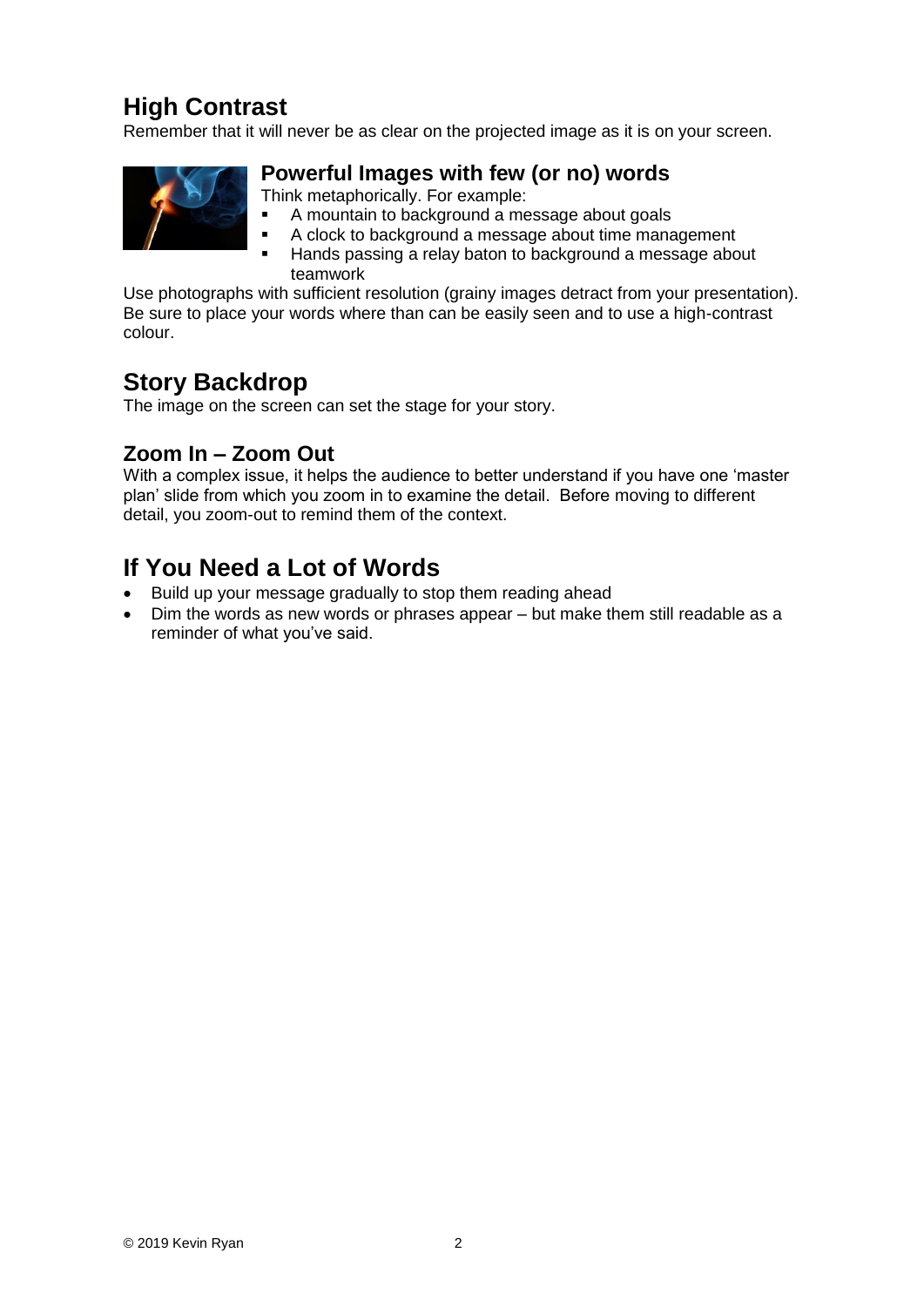# **Slide Graphics**

The right graphic can significantly enhance the audience's understanding. Here are the options available.

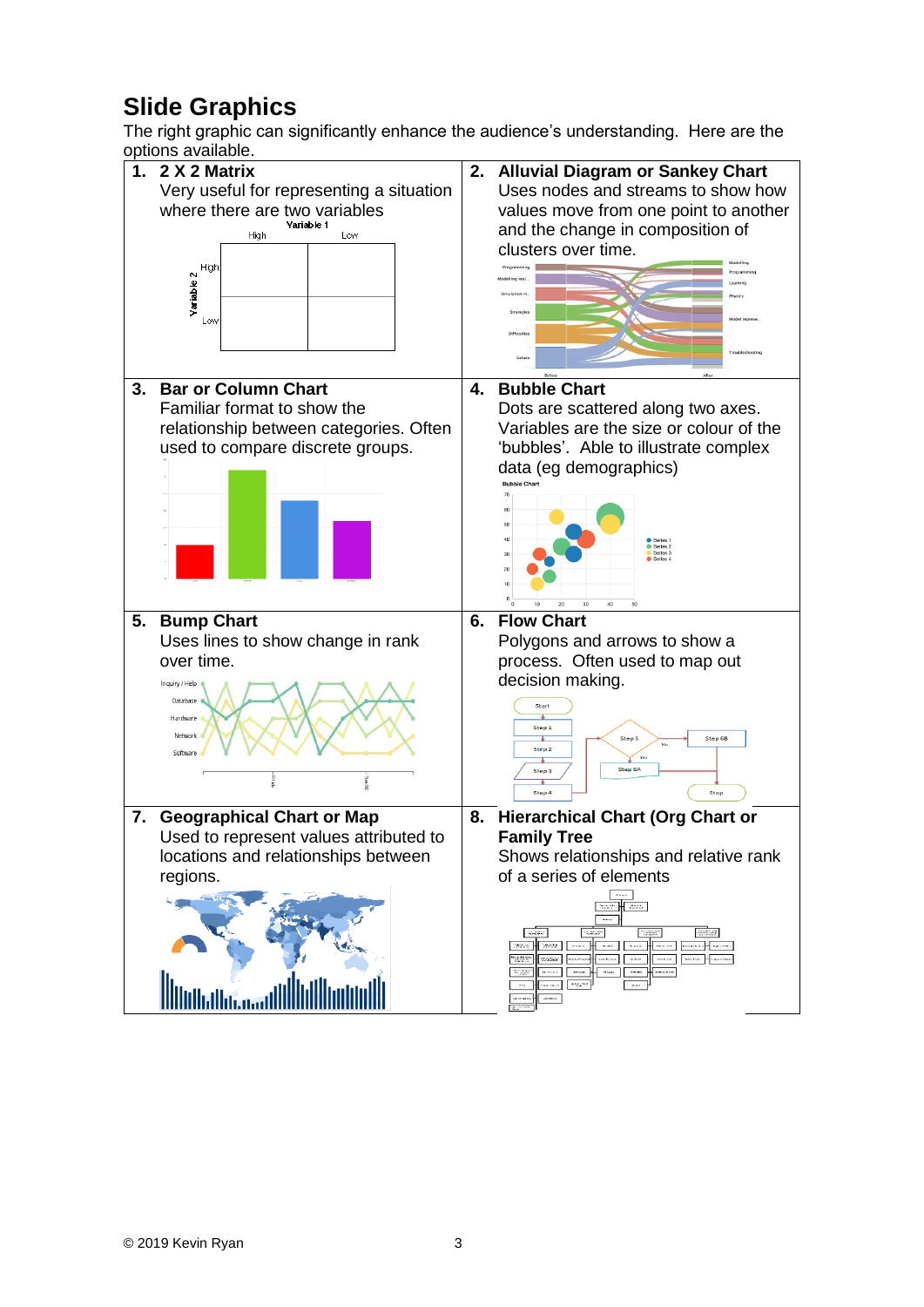